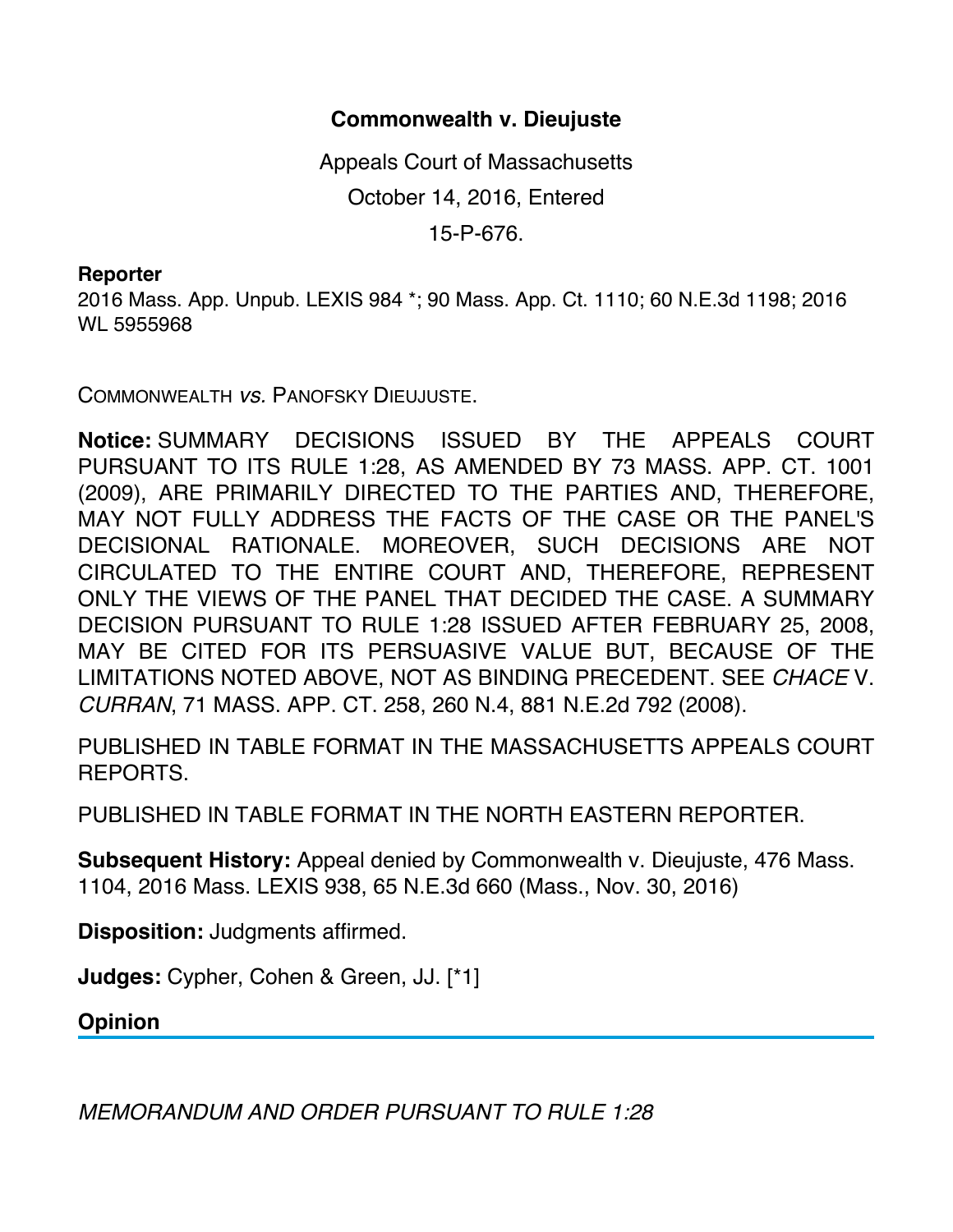After a District Court jury trial, the defendant, Panofsky Dieujuste, was convicted of possession with intent to distribute marijuana, a related school zone violation, and simple possession of cocaine (as a lesser included offense of the charged crime of possession with intent to distribute cocaine). On appeal, he contends that (1) his constitutional rights were violated when he was required to recite his pleas to the charges in the presence of the jury; and (2) the judge's instruction on reasonable doubt was defective. We affirm.

*Background*. On April 3, 2013, while the defendant was not at home, officers of the Everett police department executed a search warrant at the residence he shared with a housemate. In the course of the search, the police entered the defendant's attic room. Among the items found and seized from that location were: approximately eight ounces of marijuana, 1.8 grams of crack cocaine, a digital scale, a box of sandwich bags, some cash (less than \$100), and identification documents bearing the defendant's name and photograph. After returning home, the defendant [\*2] called the police to report a break-in. When the police arrived, they told him about the search warrant and placed him under arrest. At the time of his arrest, the defendant was found to be in possession of a cellular telephone, about \$900 in cash, and seven clear bags containing, in total, less than one ounce of marijuana.

*Discussion*. At trial, the defendant did not object to the alleged errors he argues on appeal. We therefore review to determine if there was error, and, if so, whether the error created "a substantial risk of a miscarriage of justice." *Commonwealth* v. *Freeman*, 352 Mass. 556, 564, 227 N.E.2d 3 (1967). "Errors of this magnitude are extraordinary events and relief is seldom granted." *Commonwealth* v. *Randolph*, 438 Mass. 290, 297, 780 N.E.2d 58 (2002).

1. *Reciting pleas in the presence of the jury*. The defendant argues that his constitutional rights under the Fifth and Sixth Amendments to the United States Constitution and under Article 12 of the Massachusetts Declaration of Rights were violated when he was asked by the session clerk to state his pleas to each of the charges, and was compelled to respond "not guilty" four times. According to the defendant, his oral responses, as well as his tone and demeanor (neither of which may be ascertained from the record before us), constituted "testimony" that likely influenced the jury. We disagree.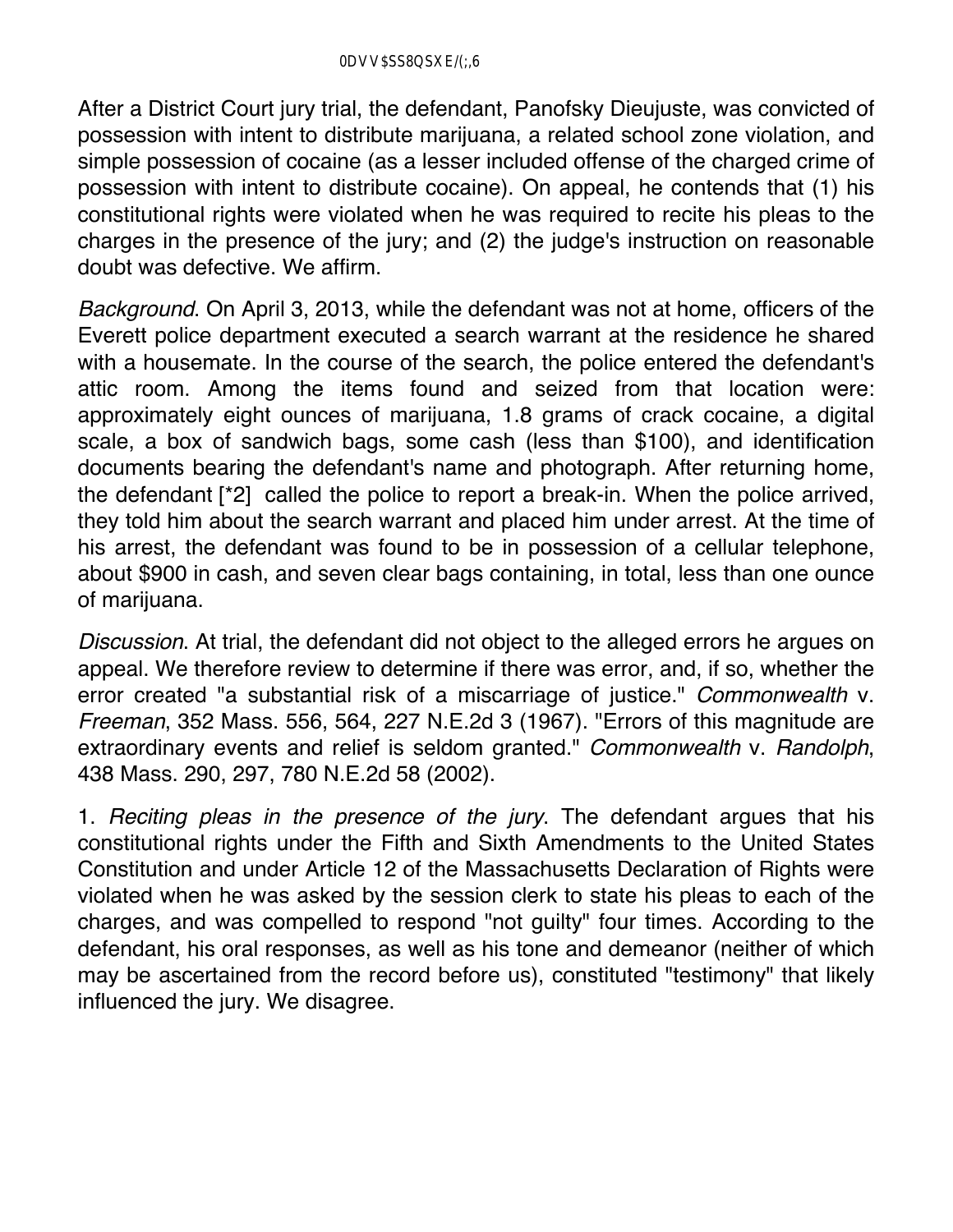Even if this procedure was irregular,<sup>1</sup> we discern no risk that it [ $*3$ ] had a material effect on the verdict. The exchange occurred before the judge gave the jury preliminary instructions, and opening statements had yet to commence. The defendant was not under oath and did not speak from the witness stand. Immediately after the defendant responded with his pleas, the judge told the jury that the evidence had not yet begun. The judge then instructed the jury that in deciding the case they must consider only the evidence, i.e., the witness testimony and exhibits. In the final charge, she repeated this admonition and also emphasized that the defendant had not testified and had an absolute right not to do so.

"The jury are presumed to follow the judge's instructions." *Commonwealth* v. *Maynard*, 436 Mass. 558, 571, 767 N.E.2d 1 (2002). Where "[t]he judge's instructions were clear . . . we must presume the jury followed them." *Commonwealth* v. *Helfant*, 398 Mass. 214, 228, 496 N.E.2d 433 (1986). The jury would have understood from the instructions that neither the defendant's oral recitation of his [\*4] pleas, nor any aspect of his tone of voice or demeanor, was evidence in the case. At most they would have viewed the exchange as ceremonial confirmation of the obvious fact that the defendant was contesting the charges. Whether or not there was error, there was no substantial risk of a miscarriage of justice.

2. *Reasonable doubt instruction*. In her instructions to the jury, the judge used the "modern syntax" version of the *Webster* charge on reasonable doubt. See Instruction 2.180 of the Criminal Model Jury Instructions for Use in the District Court (2009); *Commonwealth* v. *Webster*, 59 Mass. 295, 5 Cush. 295 (1850). About six months after the defendant's trial, the Supreme Judicial Court exercised its supervisory power to require that trial judges use a new version of this charge, which would provide "further clarification of the phrase 'moral certainty." *Commonwealth* v. *Russell*, 470 Mass. 464, 477, 23 N.E.3d 867 (2015). The objective was to use more modern language while preserving the "power, efficacy, and essence of the *Webster* charge." *Ibid.*

The defendant contends, in substance, that the concerns animating the revision demonstrate that the prior charge was constitutionally deficient. That is not the case. *Russell* was decided more than six months after the defendant's trial, and the new charge explicitly [\*5] was established for prospective use. *Id.* at 477-478. Lest there be any misunderstanding, the court expressly disclaimed that the prior

<sup>1</sup> At oral argument the Commonwealth acknowledged that the procedure deviated from that prescribed by the then-current Instruction 1.100 of the Criminal Model Jury Instructions for Use in the District Court (2009), and informed the court that steps had been taken to insure that this would not occur again.